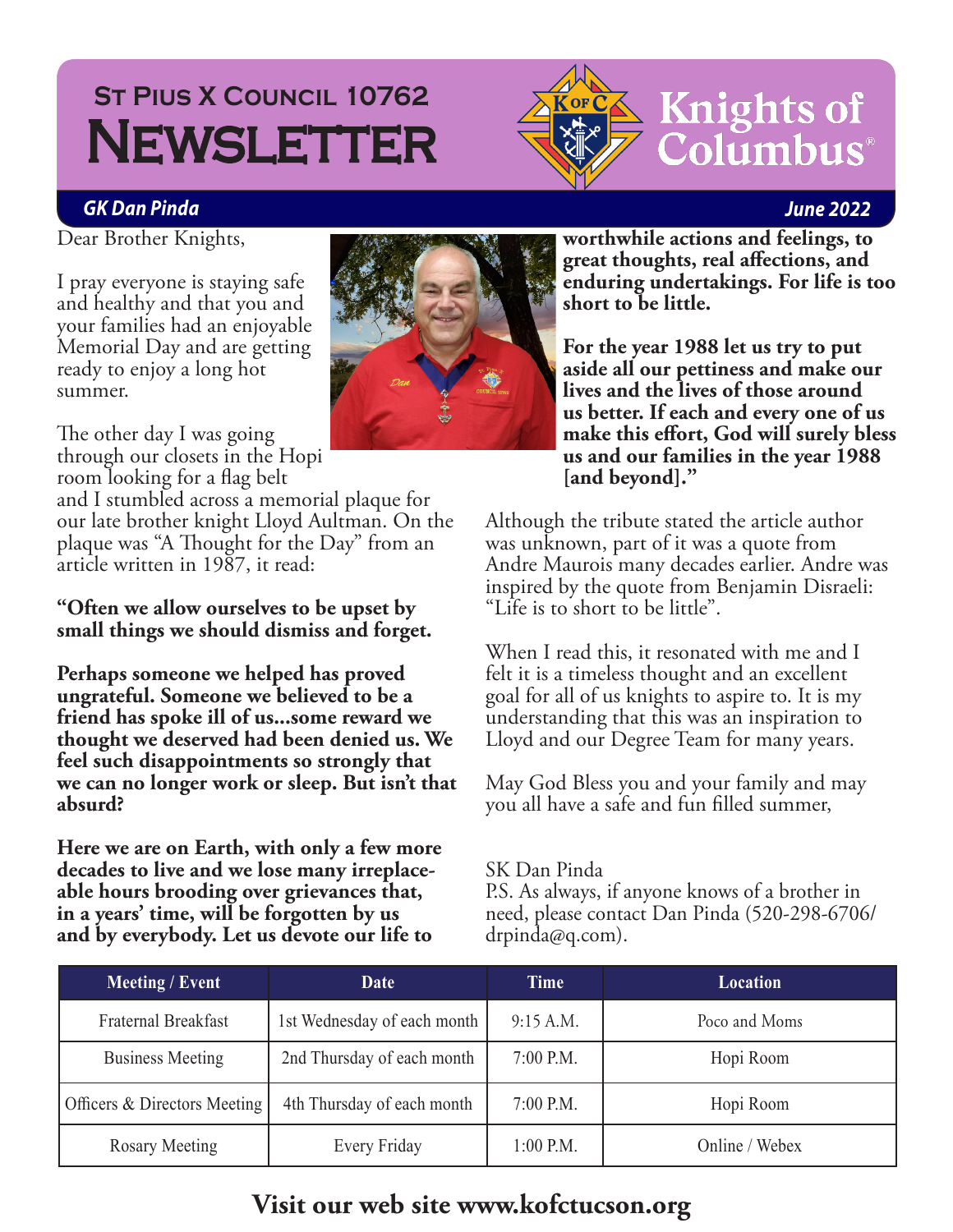#### *GK Dan Pinda June 2022*



Dear God,

We place our worries in Your hands. We place our sick in Your care and humbly ask that You restore Your servants to health again. Above all, grant us the grace to acknowledge Your holy will and know that whatever You do, You do for the love of us. Amen.

**Ann Annis Jerry Beatty William Beckman William Bokken John Bridges John Caccitolo James Curry Ralph Denogean and Family Emil Estopare Gayla Everett Walt Ewer Eva Fieldhouse Norm Fierro James Gulotta John Harness Gerald Hennelly Frank Herrera Sr Joe and Joan Keaney Cheryl Lucido Leonard Mack Pat & Tina Marsh Josephine Maurice Philip McFate (RIP) Marjorie McFate and Family**

**Mike Millick Solon Mobley Don and Marlene Nelson Samantha Pieper Leo & Delores Robles Tanya Ruiz Dan Santa Maria Mike Scherb Marie Shea Martin Sheridan Sue Silva Charla Slattery Brett Smith John Spencer Ben Spicer Emmanuel "Dutch" Steenbakker Michele Tinsley Tom & Julie Terlisner Al Velosa Randy Viger Mike Vilas Neil Witcher**

**Friends of Knights** 

**Jordan Abrigo Manny Aldaz (RIP) Lillian Argenziano Annette Atkins DeaSue & Louis Bell Francis Benoit Anthony Cimetta JR Paul Curdo Pat Daniels Ruth Dickens Sherall Donovan Becke Eleftheriou Sylvia Flores (RIP) Crystal Floyd Alex Garcia Rusty Gardner Dave Hestad Raymond Hiltz (RIP) Trevor Johnson Agnes Lasseigne Kevin McCauliffe Eugene McGuire Ada Montano Bonnie Mullins**

**Barbara Nelson Maxine Nunamaker Charles & Joyce Olasky Albert Pesqueira Kent Quillen Gus Reese (RIP) Karter Jones and Family Norma Roberts Kevin Ross Vickie Sandberg Mary Sherwood Mary Stanton Mary Pat Sullivan Julia Taylor Flo Trias Joseph Wycyph**

**Clergy Dcn. Ray Castaldi Sr. Caroline Nicoli**

**Service Anniversaries**

*10 years Alfonso Velosa III*

*5 Years Charles C Beaty*



| Grantley H Pieper  0602 |
|-------------------------|
| William J Beckman 0603  |
| Edward M Henry 0603     |
| Gary Kimble0606         |
| Michael S Millick0608   |
|                         |
| Cory D Anderson 0611    |
| George J Olberding 0615 |
| David E Conca  0617     |
| Ralph G Denogean  0621  |
| Peter N Karculias  0622 |
|                         |
|                         |



umbus

**Knights of**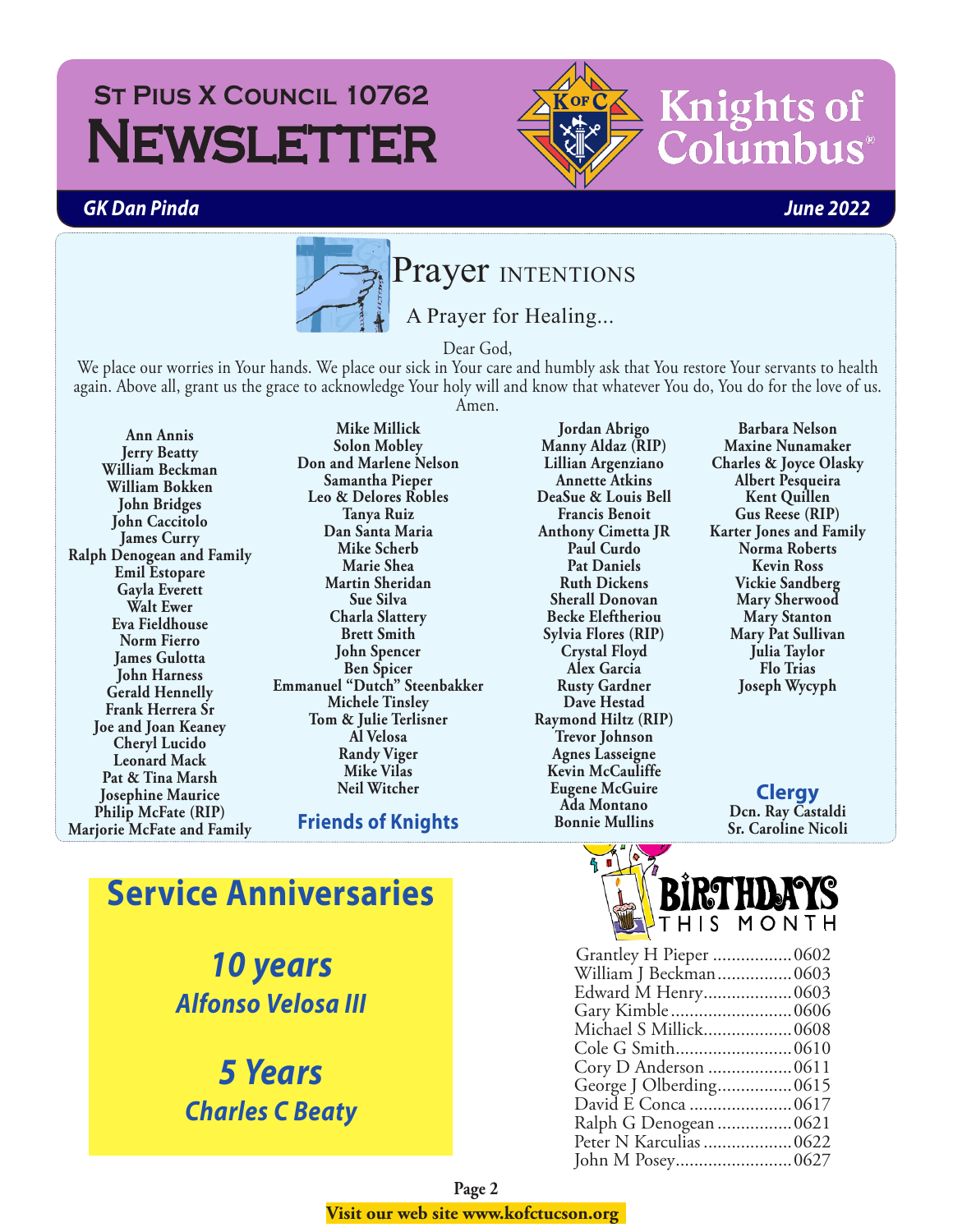## **St Pius X Council 10762 NEWSLETTER**



*GK Dan Pinda June 2022*

# **Rectory Remodel**

Knights of Columbus spent the last week helping Pat Brena, the Parish maintenance manager, renovate the Rectory before Father Dennis moves in. Paul Mills, Dan Pinda, Brian Landry, Mike Losada, Jim Nicklaus and Bob Brandt have donated over 100 hours of labor so far, reducing costs for the Parish. Along with help from Kim Pinda and Dawn Brena, the Knights have painted the entire interior, repaired part of the concrete slab and assisted Pat with construction, electrical and drywall repairs. The Knights will continue to support Pat as he continues the interior work.



**Page 3 Visit our web site www.kofctucson.org**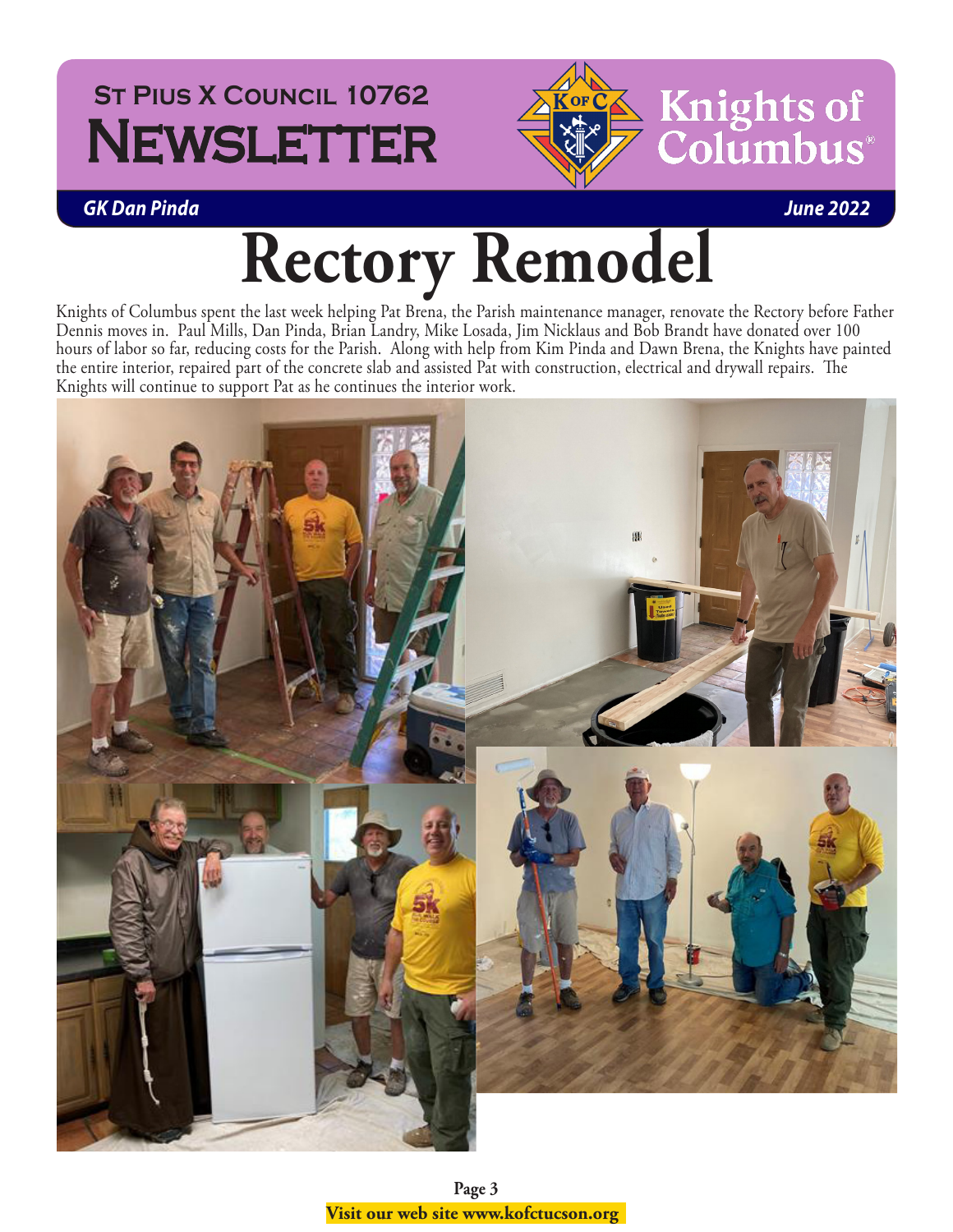

#### *GK Dan Pinda June 2022*

### **ELECTIONS!!**

It is time to elect our officers for the next fraternal year. We will be doing this online this year. It will require you to log into the Members Only portion of our website. You can log into Members Only on our web site, www.kofctucson.org and use the Members Only link in the left side menu. You will need your membership number (found on your membership card). If you need help with this, contact our webmaster at skpeter@cox.net or 520-975-7362.

You may login to Members Only and go to the nominations section if you care to nominate someone for an office (we still need nominations for recorder and 2yr trustee). We will close nominations on Friday Evening June 3 at 10 PM. Starting Monday June 6 you can login to the Members Only section and there will be a new section for voting. Voting will go through 10 PM Wednesday June 8. Please participate in the voting. This is your council.

| <b>OFFICE / NOMINEES</b>                       | <b>DUTIES</b>                                                                                                                                                                                                                                                                                                                                                                                                                                                                                                                             |  |
|------------------------------------------------|-------------------------------------------------------------------------------------------------------------------------------------------------------------------------------------------------------------------------------------------------------------------------------------------------------------------------------------------------------------------------------------------------------------------------------------------------------------------------------------------------------------------------------------------|--|
| Grand Knight<br>SK Mr Paul D Mills             | Presides over all meetings<br>Appoints program and membership directors<br>Appoints committees as needed<br>Countersigns checks and orders for payment<br>Responsible for the council's First Degree Team                                                                                                                                                                                                                                                                                                                                 |  |
| Deputy Grand Knight<br>SK Mr Matthew J Angiulo | Assists the grand knight with operation of the council and any other duties assigned<br>to him by the grand knight<br>In the absence of the grand knight, presides at council meetings<br>Recommended to serve on the council's Retention Committee                                                                                                                                                                                                                                                                                       |  |
| Chancellor<br>SK Mr Michael A Losada           | Has the duty of strengthening the members' interest in council activities<br>$\bullet$<br>Assists the grand knight and deputy grand knight with their duties as assigned<br>$\bullet$<br>Recommended to serve on the council's Admission Committee<br>$\bullet$                                                                                                                                                                                                                                                                           |  |
| Recorder<br><b>No Nominees</b>                 | Responsible for keeping and maintaining a true and permanent record of all actions<br>$\bullet$<br>of the council and maintains all correspondence of the council                                                                                                                                                                                                                                                                                                                                                                         |  |
| Treasurer<br>SK Mr David F Meidinger           | Charged with handling council funds<br>$\bullet$<br>Receives money from financial secretary and deposits it in the proper council<br>$\bullet$<br>accounts<br>Responsible for paying all council expenses, including assessments from the Supreme<br>$\bullet$<br>Council<br>Under Section 130 of the Laws of the Order, the treasurer is automatically bonded in<br>$\bullet$<br>the amount of \$5,000.<br>Additional bonding may be provided at a cost of \$7 per thousand by contacting the<br>$\bullet$<br>supreme secretary's office |  |
| Advocate<br>SK Mr Benton L Spicer              | Acts as parliamentarian for the council<br>$\bullet$<br>Should have a working knowledge of Robert's Rules of Order and Methods of<br>$\bullet$<br>Conducting a Council Meeting (#1937)<br>When needed, will seek legal assistance from the state advocate<br>$\bullet$                                                                                                                                                                                                                                                                    |  |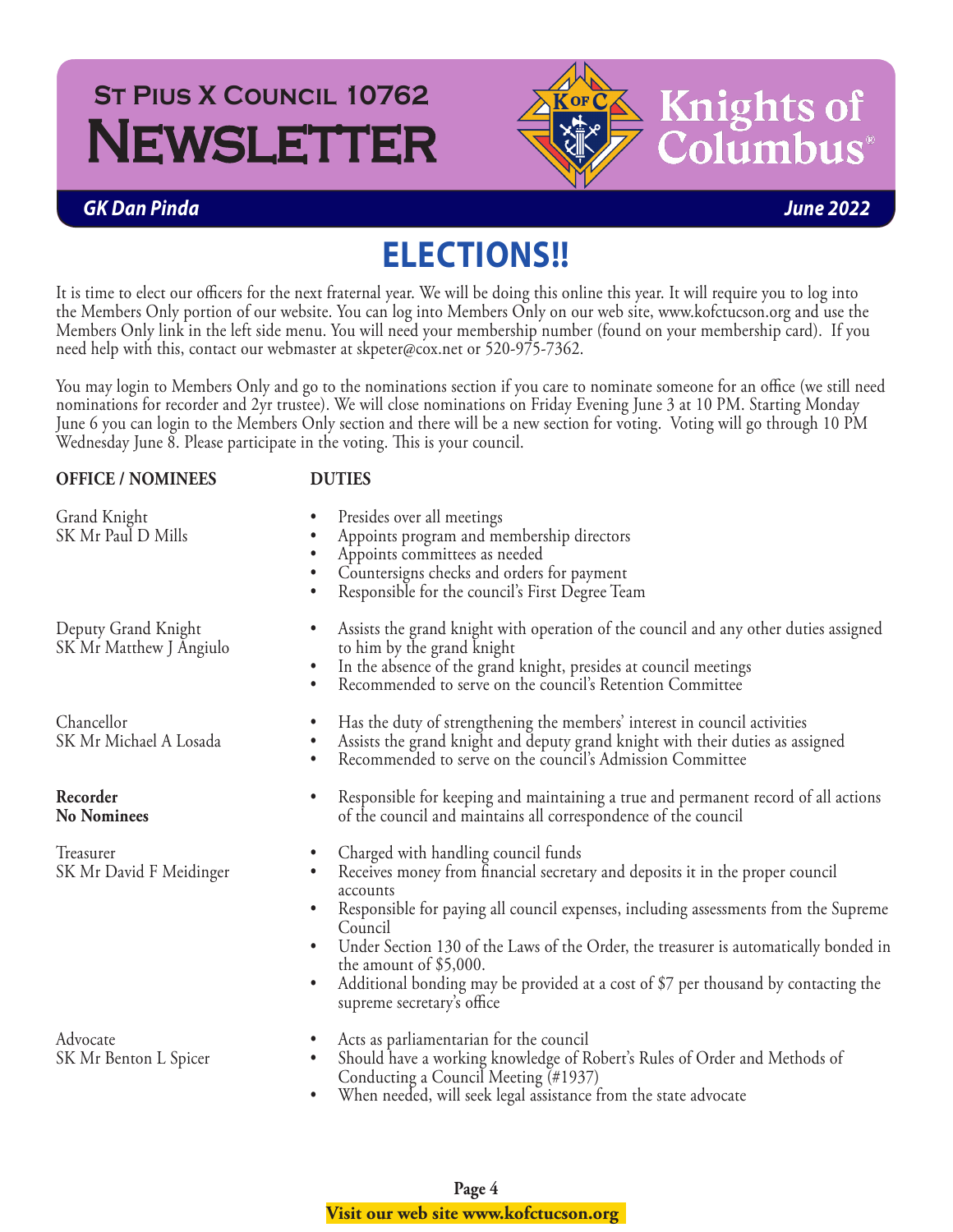

## **Knights of** lumbus

#### *GK Dan Pinda June 2022*

Warden SK Mr Robert T Brandt

Inside Guard Mr Michael S Millick

Outside Guard SK Mr Charles C Beaty

3yr Trustee SK Mr Daniel R Pinda

**2yr Trustee No Nominees**

1yr Trustee SK Mr Celestino Martinez

- Responsible for supervising and maintaining all council property
- Sets up council chambers for meetings and degree exemplifications
- Oversees inside and outside guards
- Attend the doors of the council chamber, checking for current membership cards and allowing entrance
- Attend the doors of the council chamber, checking for current membership cards and allowing entrance
- Supervises all financial business of the council and conducts the semiannual audits
- Supervises all financial business of the council and conducts the semiannual audits
- Supervises all financial business of the council and conducts the semiannual audits

#### **In Memoriam**

Our Brother Knight Philip McFate has passed away on April 20. His Funeral will be 11 AM June 9th at St Pius X. Philip joined our council in August 2020 during Covid. He was 80 years old. His obituary is available at: **[https://www.legacy.com/us/](https://www.legacy.com/us/obituaries/tucson/name/philip-mcfate-obituary?id=34525010) [obituaries/tucson/name/philip-mcfate-obituary?id=34525010](https://www.legacy.com/us/obituaries/tucson/name/philip-mcfate-obituary?id=34525010)**.

### **IT'S HOT! BE SAFE! DRINK PLENTY OF WATER!**



**Did you miss one of our Newsletters?**

**Go to the** *[Newsletter Library](http://uknight.org/CouncilSite/newsletters.asp?CNO=10762)* **on our website!**

**Page 5 Visit our web site www.kofctucson.org**